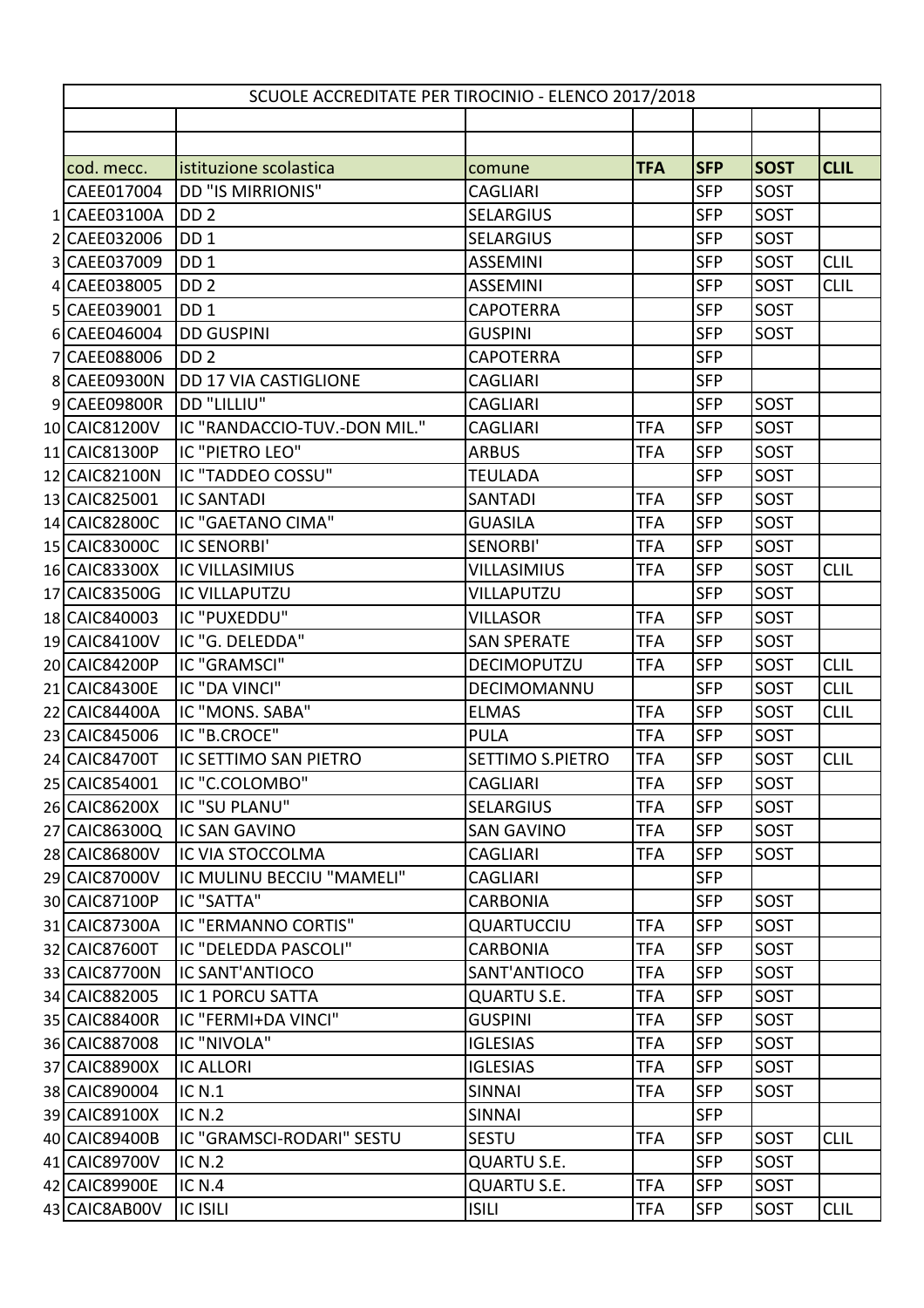| cod. mecc.    | istituzione scolastica                      | comune                 | <b>TFA</b> | <b>SFP</b> | <b>SOST</b> | <b>CLIL</b> |
|---------------|---------------------------------------------|------------------------|------------|------------|-------------|-------------|
| 44 CAIC8AC00P | IC " L.PITZALIS"                            | <b>NURRI</b>           | <b>TFA</b> | <b>SFP</b> | SOST        |             |
| 45 CAIS009007 | <b>IIS "M. BUONARROTI"</b>                  | <b>GUSPINI</b>         | <b>TFA</b> |            | SOST        | <b>CLIL</b> |
| 46 CAIS017006 | IIS "G. BROTZU"                             | <b>QUARTU S.E.</b>     | <b>TFA</b> |            | <b>SOST</b> |             |
| 47 CAIS02100T | <b>IIS "VIGNARELLI"</b>                     | <b>SANLURI</b>         | <b>TFA</b> |            | <b>SOST</b> | <b>CLIL</b> |
| 48 CAIS02200N | IIS "A. VOLTA"                              | <b>GUSPINI</b>         | <b>TFA</b> |            | <b>SOST</b> |             |
| 49 CAIS024009 | IIS "MARCONI-LUSSU"                         | S. GAVINO              | <b>TFA</b> |            | SOST        | <b>CLIL</b> |
| 50 CAIS026001 | IIS "DE SANCTIS-DELEDDA"                    | <b>CAGLIARI</b>        | <b>TFA</b> |            | SOST        | <b>CLIL</b> |
| 51 CAIS02700R | IIS "G. ASPRONI" - "E. FERMI"               | <b>IGLESIAS</b>        | <b>TFA</b> |            | <b>SOST</b> | <b>CLIL</b> |
|               | 52 CAMM002009 SM "ALFIERI + CONSERVATORIO"  | CAGLIARI               | <b>TFA</b> |            | <b>SOST</b> |             |
|               | 53 CAMM008008 SM "U. FOSCOLO"               | <b>CAGLIARI</b>        | <b>TFA</b> |            | SOST        |             |
|               | 54 CAMM031009 SM "PASCOLI+NIVOLA"           | <b>ASSEMINI</b>        | <b>TFA</b> |            | SOST        | <b>CLIL</b> |
|               | 55 CAPC03000V LICEO CLASSICO "G.M. DETTORI" | <b>CAGLIARI</b>        | <b>TFA</b> |            |             | <b>CLIL</b> |
| 56 CAPS13000V | LICEO CLASS-SCIENT. "EUCLIDE"               | <b>CAGLIARI</b>        | TFA        |            | SOST        |             |
| 57 CAPS150004 | ICG "F.FARCI"                               | <b>SEUI</b>            | <b>TFA</b> | <b>SFP</b> | <b>SOST</b> |             |
| 58 CARI010002 | <b>IPSIA "MEUCCI"</b>                       | <b>CAGLIARI</b>        | <b>TFA</b> |            | <b>SOST</b> | <b>CLIL</b> |
| 59 CARI04000T | <b>IPIA "LOI"</b>                           | <b>CARBONIA</b>        | <b>TFA</b> |            | <b>SOST</b> |             |
| 60 CATD050003 | <b>ITCG SENORBI'</b>                        | SENORBI'               | <b>TFA</b> |            | <b>SOST</b> |             |
| 61 NUIC82300T | <b>IC ORANI</b>                             | <b>ORANI</b>           |            |            | SOST        |             |
| 62 NUIC849002 | <b>IC TERTENIA</b>                          | <b>TERTENIA</b>        | <b>TFA</b> | <b>SFP</b> | SOST        | <b>CLIL</b> |
| 63 NUIC85200T | <b>IC TONARA</b>                            | <b>TONARA</b>          |            | <b>SFP</b> | SOST        |             |
| 64 NUIC86000R | <b>IC JERZU</b>                             | <b>JERZU</b>           | <b>TFA</b> | <b>SFP</b> | SOST        |             |
| 65 NUIC86700G | IC "BINNA DALMASSO"                         | <b>MACOMER</b>         |            |            | SOST        |             |
| 66 NUIC871007 | IC "G.M. GISELLU"                           | <b>DORGALI</b>         | <b>TFA</b> | <b>SFP</b> | <b>SOST</b> | <b>CLIL</b> |
| 67 NUIC872003 | IC N° 1 "GIANNINO CARIA"                    | <b>MACOMER</b>         | <b>TFA</b> | <b>SFP</b> | SOST        | <b>CLIL</b> |
| 68 NUIC87300V | IC N.1 "F. PODDA"                           | <b>NUORO</b>           |            |            | <b>SOST</b> |             |
| 69 NUIC87400P | IC N.2 "P. BORROTZU"                        | <b>NUORO</b>           |            | <b>SFP</b> | SOST        |             |
| 70 NUIC87500E | IC 3 MACCIONI NUORO                         | <b>NUORO</b>           | <b>TFA</b> | <b>SFP</b> | <b>SOST</b> | <b>CLIL</b> |
| 71 NUIC87600A | IC N.4 "MONTE GURTEI"                       | <b>NUORO</b>           |            |            | SOST        |             |
|               | 72 NUIC877006  IC "G.A. MUGGIANU"           | <b>OROSEI</b>          |            |            | SOST        |             |
| 73 NUIC878002 | IC N.1 "PELLICO"                            | <b>SINISCOLA</b>       | <b>TFA</b> | <b>SFP</b> | SOST        |             |
| 74 NUIC87900T | IC N.2 "SA SEDDA"                           | <b>SINISCOLA</b>       | <b>TFA</b> | <b>SFP</b> | SOST        |             |
| 75 NUIS00300R | IIS "F. CIUSA"                              | <b>NUORO</b>           |            |            | SOST        |             |
|               | 76 NUPM03000G LICEO SC. UMANE "SATTA"       | <b>NUORO</b>           | <b>TFA</b> | <b>SFP</b> | SOST        |             |
|               | 77 NUPS010009  LICEO "G.GALILEI"            | <b>MACOMER</b>         |            |            | SOST        |             |
|               | 78 NURH030008 IPSEOA TORTOLI'               | <b>TORTOLI'</b>        | <b>TFA</b> |            | SOST        | <b>CLIL</b> |
| 79 ORIC80600G | <b>IC SANTU LUSSURGIU</b>                   | <b>SANTU LUSSURGIU</b> |            | <b>SFP</b> | SOST        |             |
| 80 ORIC810007 | <b>IC MARRUBIU</b>                          | <b>MARRUBIU</b>        | <b>TFA</b> | <b>SFP</b> | SOST        | <b>CLIL</b> |
| 81 ORIC81200V | IC SAN VERO MILIS                           | <b>SAN VERO MILIS</b>  | <b>TFA</b> | <b>SFP</b> | SOST        |             |
| 82 ORIC81400E | <b>IC CABRAS</b>                            | <b>CABRAS</b>          | <b>TFA</b> | <b>SFP</b> | <b>SOST</b> |             |
| 83 ORIC81900N | IC MOGORO                                   | <b>MOGORO</b>          | <b>TFA</b> | <b>SFP</b> | <b>SOST</b> | <b>CLIL</b> |
| 84 ORIC82000T | <b>IC N.1</b>                               | <b>ORISTANO</b>        | <b>TFA</b> | <b>SFP</b> | SOST        |             |
| 85 ORIC82100N | <b>IC ALES</b>                              | <b>ALES</b>            |            | <b>SFP</b> |             |             |
| 86 ORIC82600R | IC N.3                                      | <b>ORISTANO</b>        | <b>TFA</b> | <b>SFP</b> | SOST        | <b>CLIL</b> |
| 87 ORIC82800C | <b>IC BOSA</b>                              | <b>BOSA</b>            | <b>TFA</b> | <b>SFP</b> | SOST        |             |
| 88 ORIC829008 | <b>IC TERRALBA</b>                          | <b>TERRALBA</b>        |            | <b>SFP</b> | SOST        |             |
| 89 ORISO0800B | IIS "G. A. PISCHEDDA"                       | <b>BOSA</b>            | <b>TFA</b> |            | SOST        |             |
| 90 ORIS009007 | IIS "DON DEODATO MELONI"                    | <b>ORISTANO</b>        | <b>TFA</b> |            | <b>SOST</b> |             |